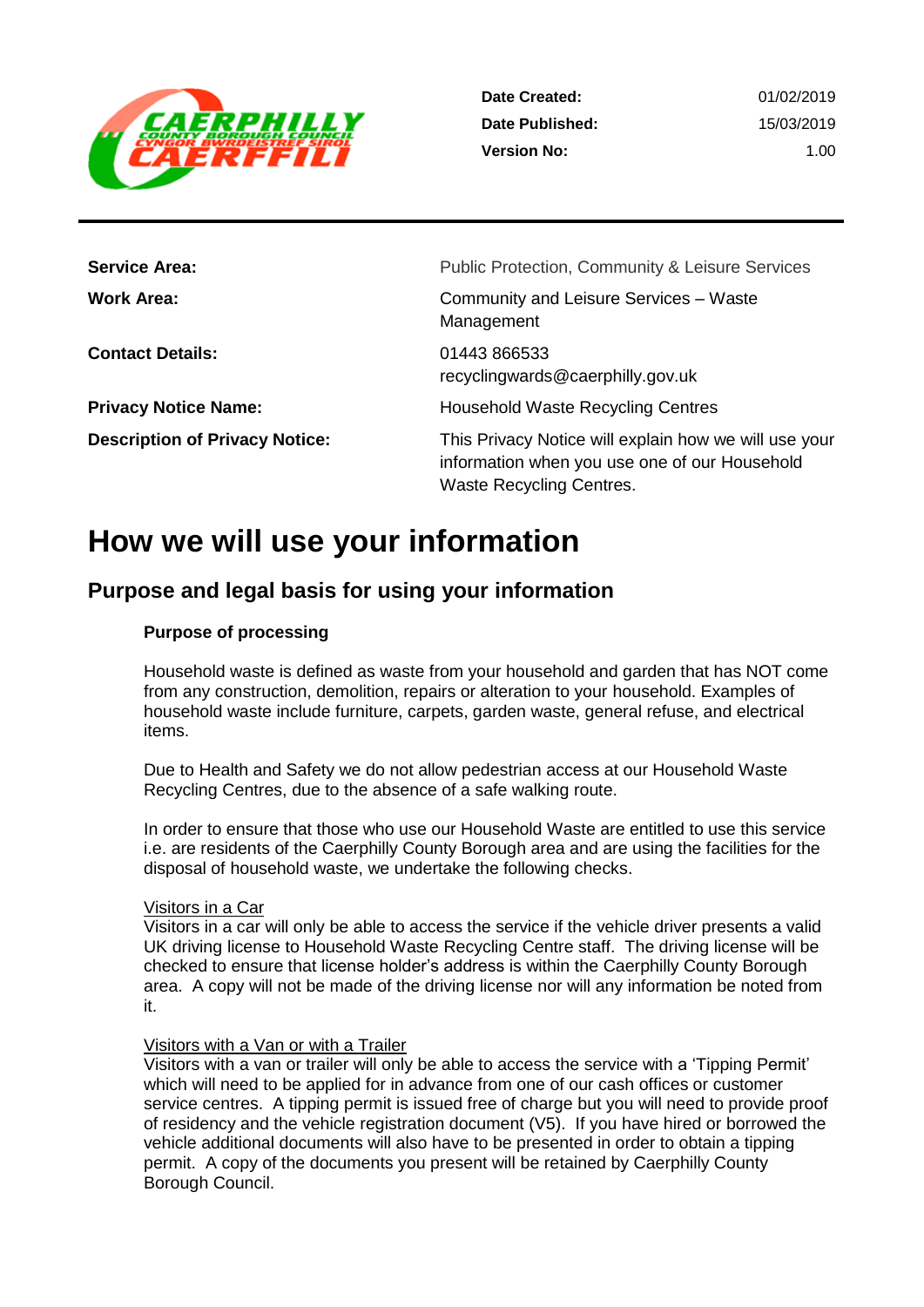Further information on the process / documents needed is available via our website: [https://www.caerphilly.gov.uk/Services/Household-waste-and-recycling/Recycling](https://www.caerphilly.gov.uk/Services/Household-waste-and-recycling/Recycling-centres/Vans-and-trailers)[centres/Vans-and-trailers](https://www.caerphilly.gov.uk/Services/Household-waste-and-recycling/Recycling-centres/Vans-and-trailers)

## **Legal basis for processing**

The Environmental Protection Act 1990 places duties on local authorities in respect of the collection and recycling of waste and there are criminal penalties for households and businesses that fail to cooperate with the local authority's arrangements.

In order for the processing of personal data to be lawful under the General Data Protection Regulations 2016, a valid condition from Article 6 of the Regulations must be identified, which is outlined below:

Article 6(1)(e) - processing is necessary for the performance of a task carried out in the public interest or the exercise of official authority vested in the controller.

## **Who will have access to your information**

## **Identity of Data Controller and Data Protection Office**

The Data Controller for your information is Caerphilly County Borough Council. The Data Protection Officer is:

Ms Joanne Jones Corporate Information Governance Manager / Data Protection Officer Email: dataprotection@caerphilly.gov.uk Tel: 01443 864322

### **Details of main users of your information**

The main user of your information will be

Visitors with a Van or with a Trailer

Your information may be processed by cash offices or customer service centres on behalf of Community and Leisure Services - Waste Management.

### **Requests for information**

All recorded information held by Caerphilly County Borough Council may be subject to requests under the Freedom of Information Act 2000, Environmental Information Regulations 2004 and Data Protection legislation.

If the information you provide is subject to such a request, where possible Caerphilly County Borough Council will consult with you on its release. If you object to the release of your information we will withhold your information if the relevant legislation allows.

## **How long will we retain your information**

### **Details of retention period**

How long Caerphilly County Borough Council retains information is determined through statutory requirements or best practice.

### Visitors in a Car

A copy will not be made of the driving license nor will any information be noted from it.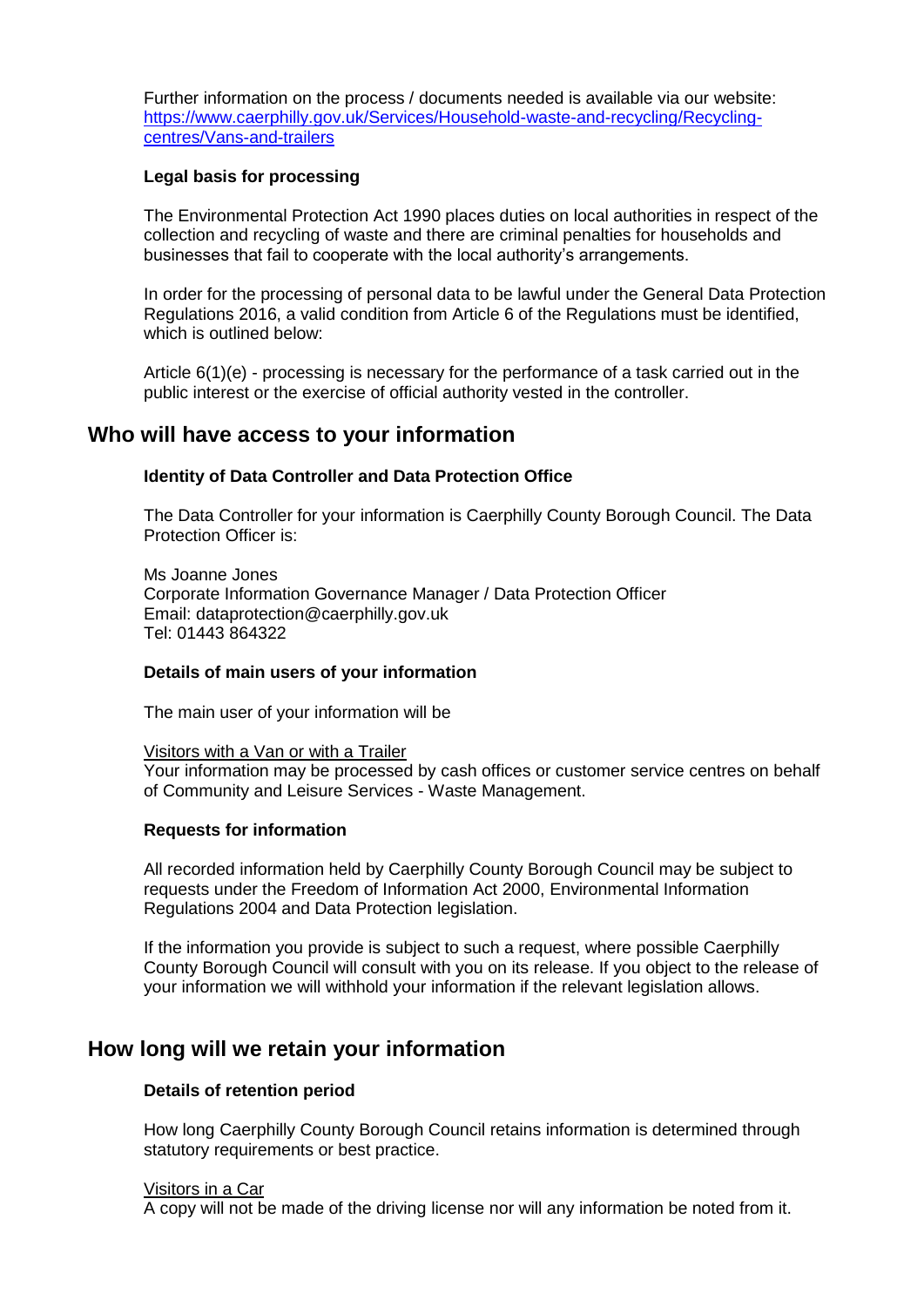Visitors with a Van or with a Trailer

Your information will be retained for the current year + 6 years.

## **Your Rights (Inc Complaints Procedure)**

## **Your rights under the Data Protection**

Data Protection gives data subjects (those who the information is about) a number of rights:

- The right of subject access Application forms for this process are available on our website: [SAR Form](http://www.caerphilly.gov.uk/CaerphillyDocs/Council-and-democracy/sar_form.aspx)
- The right to be informed
- The right of rectification
- The right to erasure
- The right to restrict processing
- The right to object
- The right to data portability
- Rights in relation to automated decision making and profiling.

Further information on your rights is available from: [www.ico.org.uk.](http://www.ico.org.uk/)

To enact your rights please contact the service area detailed on the top of this form.

## **Complaints Procedure**

If you are unhappy with the way that Caerphilly County Borough Council has handled your request / information, you have the right of complaint. Please contact the Service Area detailed at the top of this document outlining your issues.

If you remain unhappy you also have a right of complaint to the Information Commissioner's Office. Please follow this link for further information on the complaints process.

[www.caerphilly.gov.uk/My-Council/Data-protection-and-freedom-of-information/Questions](http://www.caerphilly.gov.uk/My-Council/Data-protection-and-freedom-of-information/Questions-and-complaints)[and-complaints](http://www.caerphilly.gov.uk/My-Council/Data-protection-and-freedom-of-information/Questions-and-complaints)